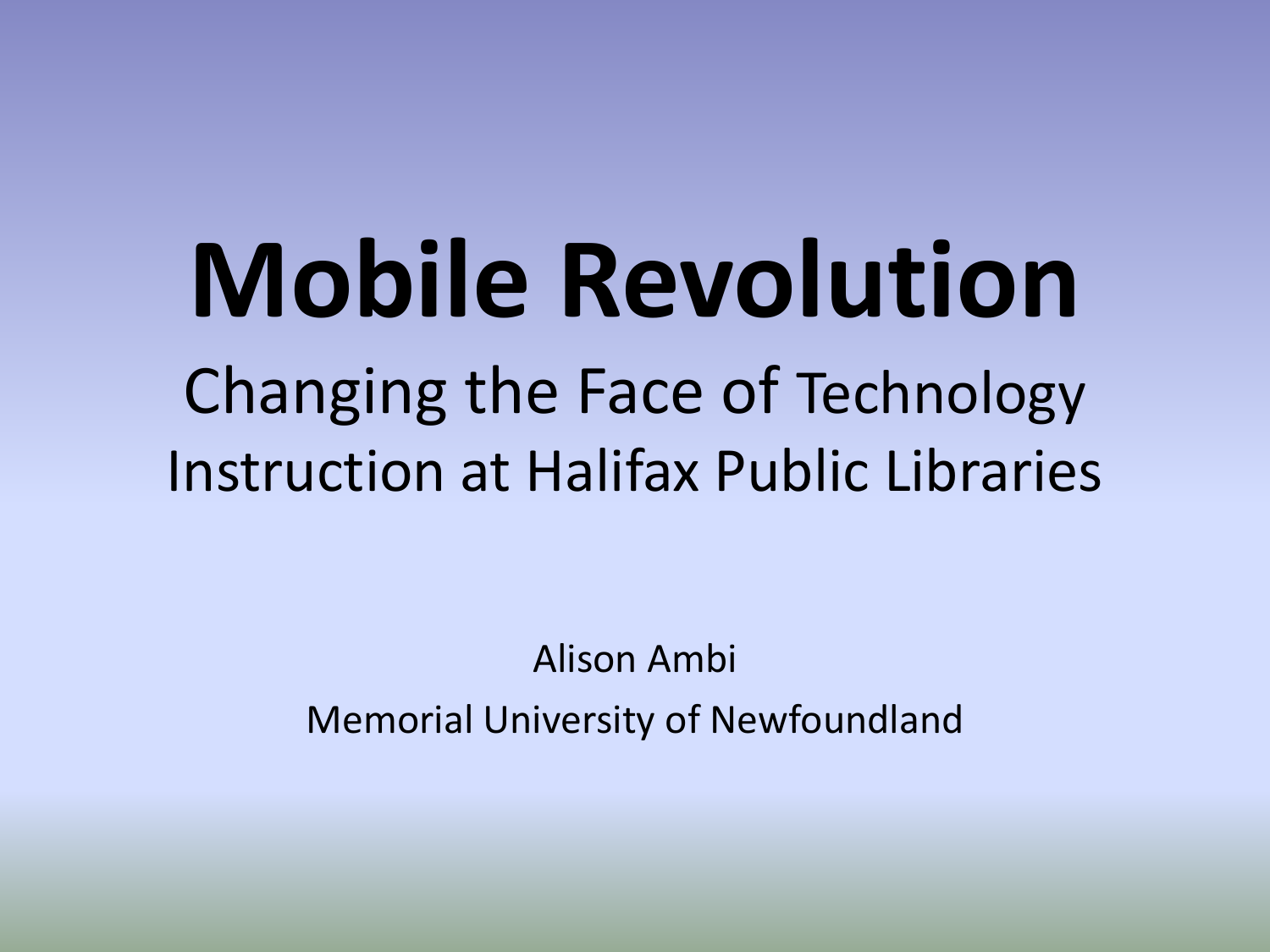### Then and Now

| 2007                                                                   | 2014                                                                                                         |
|------------------------------------------------------------------------|--------------------------------------------------------------------------------------------------------------|
| One Platform: Windows XP                                               | Explosion of platforms – Windows 8,<br>Mac, iOS, many flavours of Android                                    |
| Learners = novice, senior                                              | Learners = varied levels, wider ages                                                                         |
| Standard library equipment – multi-user<br>devices                     | Student's equipment – single-user<br>devices                                                                 |
| <b>Group setting</b>                                                   | One-on-One instruction                                                                                       |
| Set curriculum – topics pre-determined<br>by instructor                | Topics determined by student needs                                                                           |
| Content/concept focused                                                | Task-focused/Trouble-shooting                                                                                |
| Instructor = $\exp(\theta - \theta')$ Here's what you<br>need to know" | Instructor = collaborator - "Tell us what<br>you need to do. Let's see if we can figure<br>it out together." |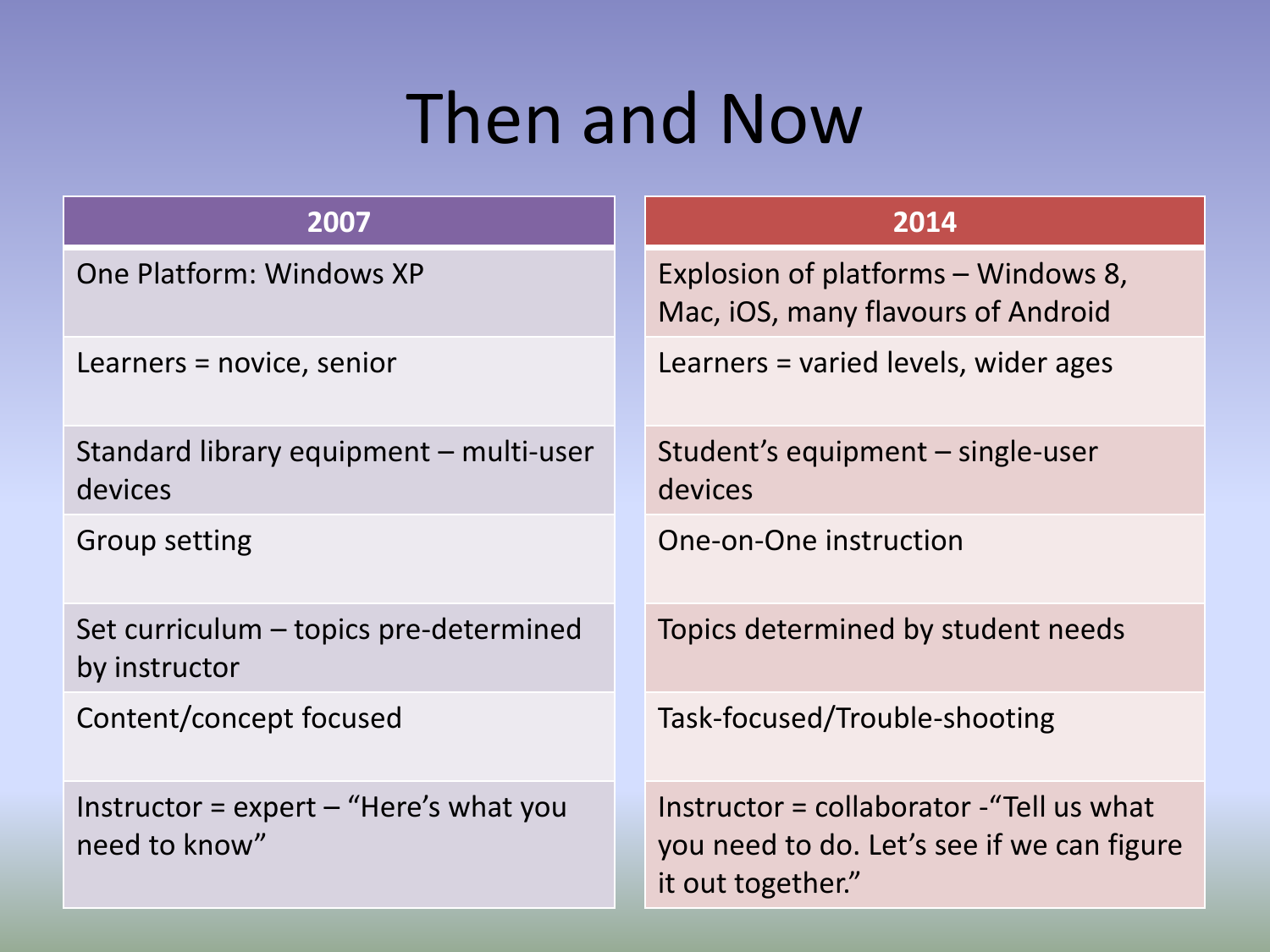# Two Categories of Learners with Very Different Needs

2014



- Complete novice
- What can it do for me?
- Sceptical, fearful, selfconscious
- eBooks!

iPads easier for beginners? Yes and no – Prior knowledge design assumptions (e.g. implicit vs. explicit use of Internet)



- Prior computer experience
- Adjusting to new platforms/interfaces
- Wish to accomplish specific tasks
- In a hurry, impatient
- Frustrated that things have changed, resent re-learning
- eBooks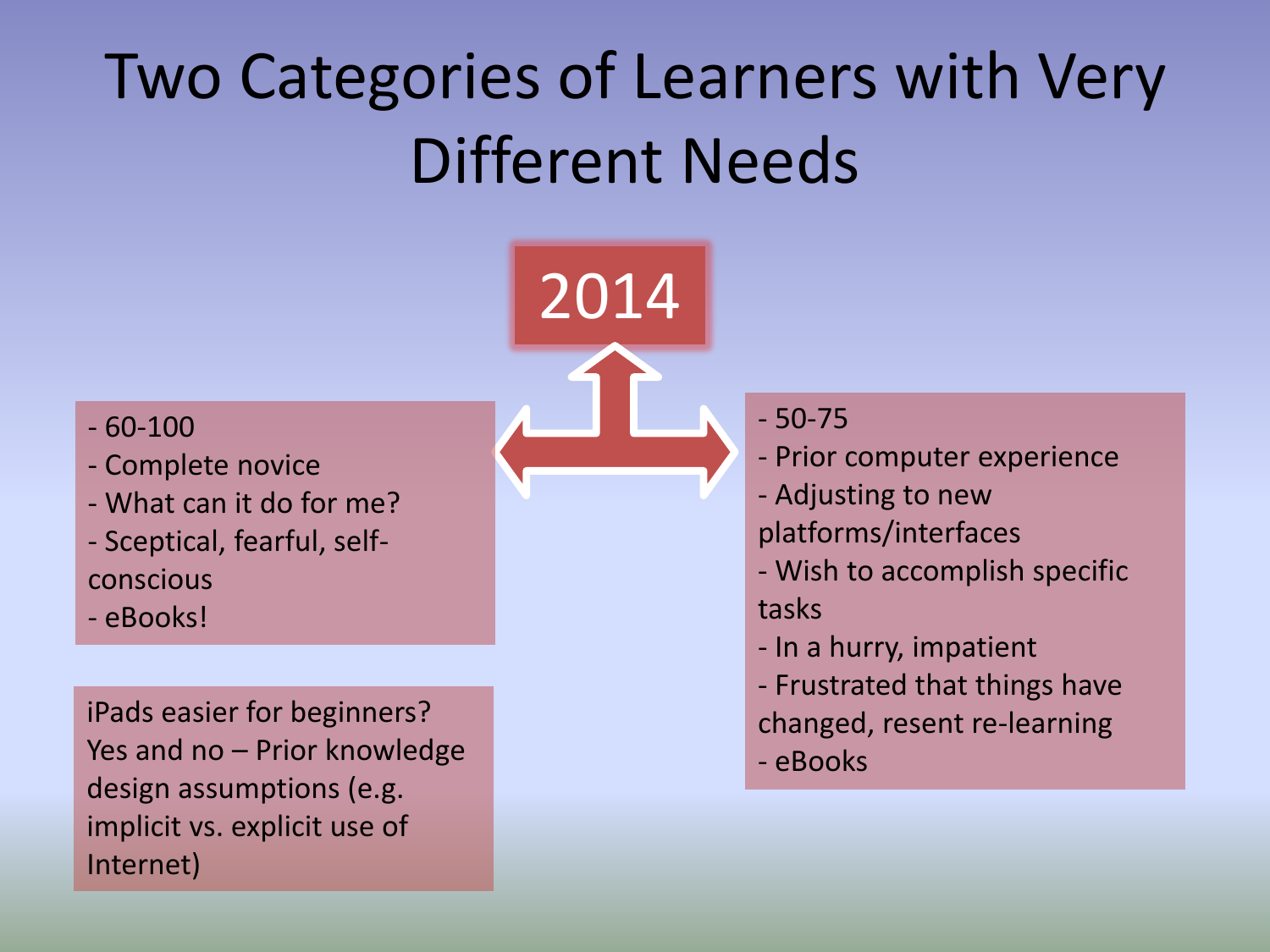

- 92 years old
- Some previous experience (email user)
- Bought iPad mini for FaceTime to surprise grandchildren and see great grandchildren
- Attended iPad intro course at Apple Store
- **Things we covered:** App store, eBook apps, email apps, using Siri for dictation (mobility issues), camera

**Learned many things, but after 2 years, still dependent on library assistance to download OverDrive materials.**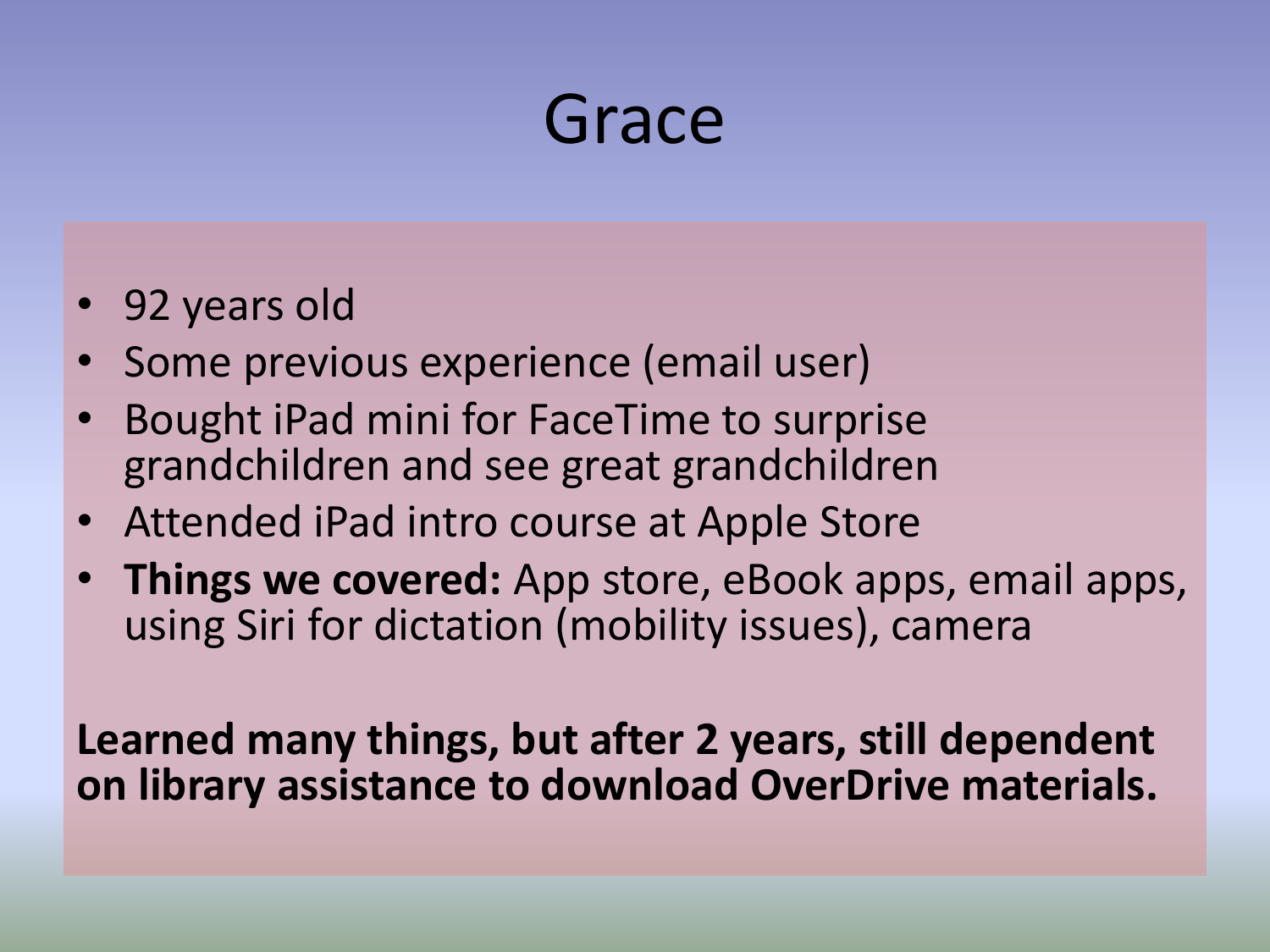#### Susan

- Approximately late fifties and recently retired
- Basic Windows experience and somewhat mystified iPhone user
- **Bought iPad for trip to France**
- **Things we covered:** wifi vs. data, hotspots in France, on-board vs. internet-dependent apps, GPS, Map apps, organizing user interface, Synching devices, eBooks

#### **Technologically prepared for her Burgundy adventure!**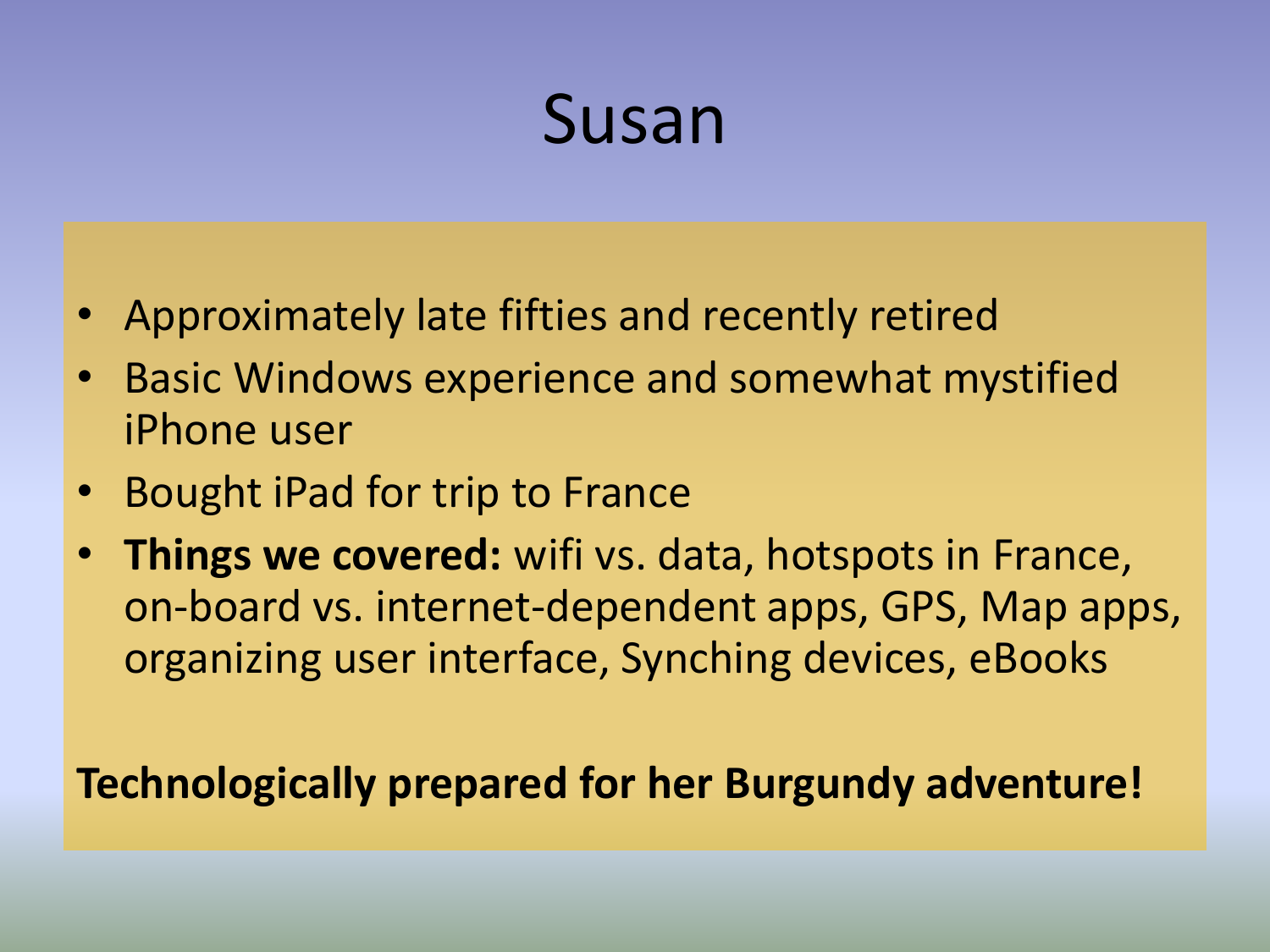# Implications

- 1. Policies
- 2. Learning Environment
- 3. Organizational Resources
- **4. Instructor Competencies**
- 5. Evaluation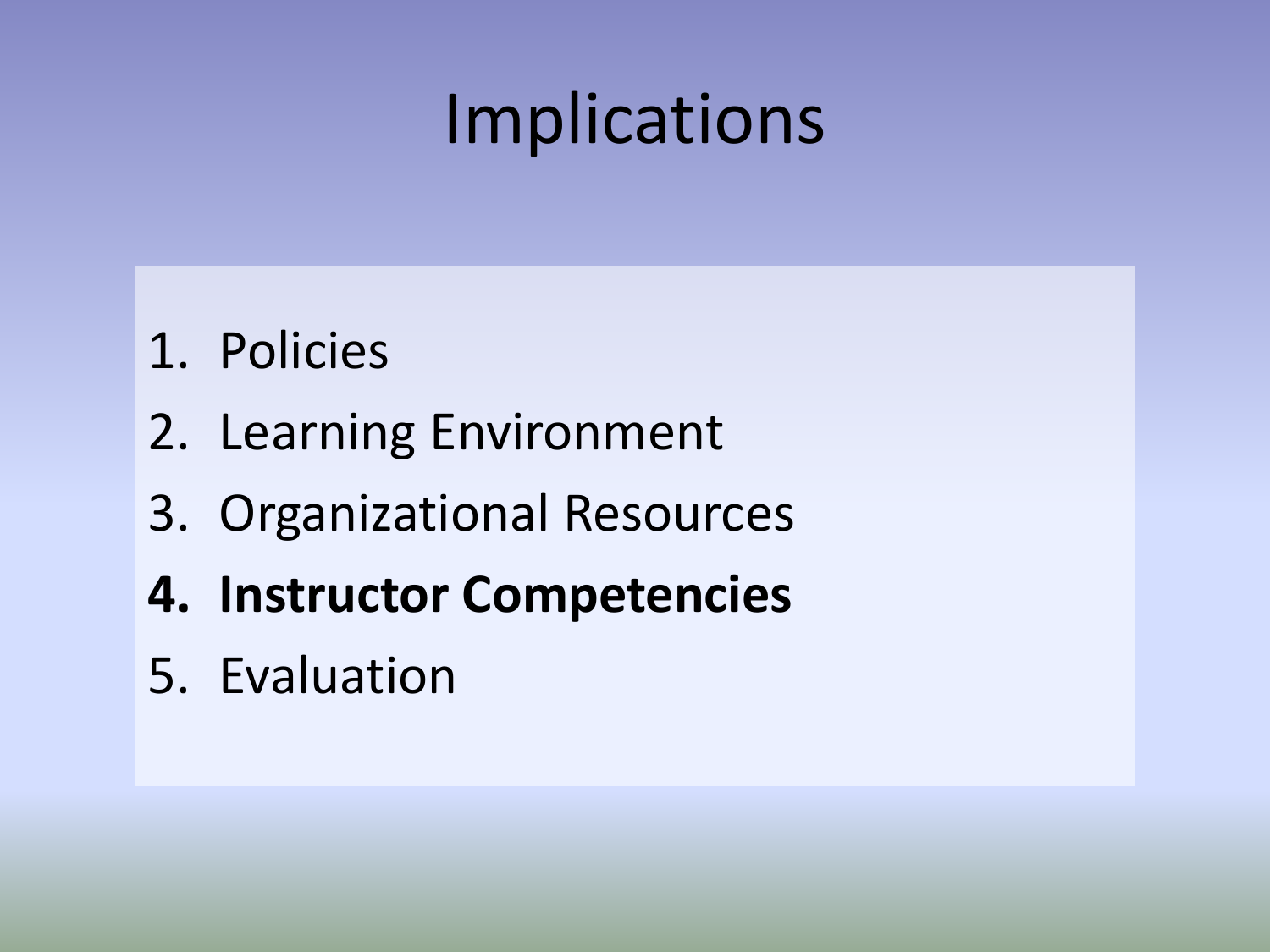## Implication 1: Policies



#### Liability concerns vs. Customer service

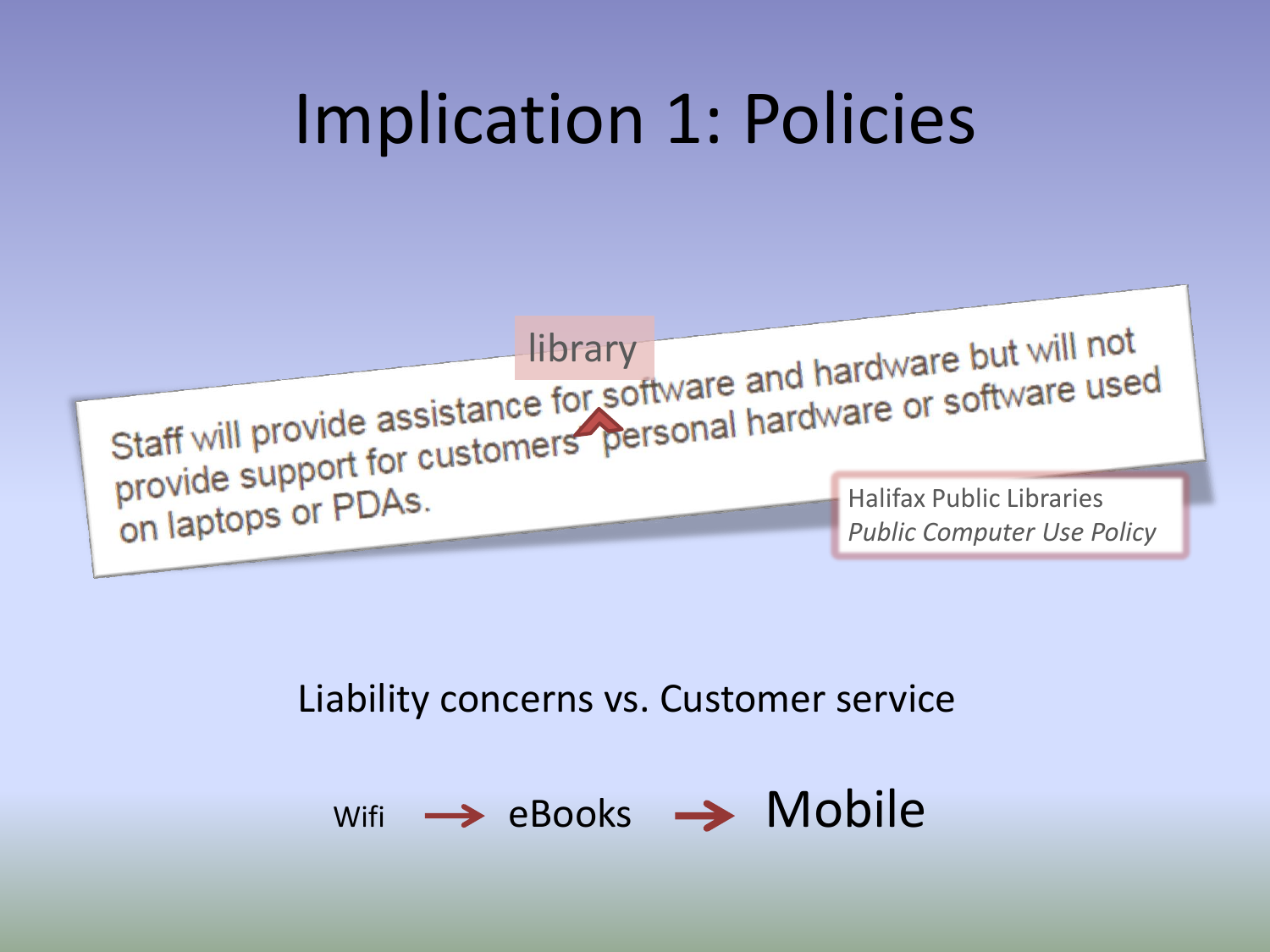#### Implication 2: Learning Environment

Advantages of 1-on1 Instruction:

- Accommodate individual needs
- Personalized content
- Learner's pace
- Reduce fear of public shame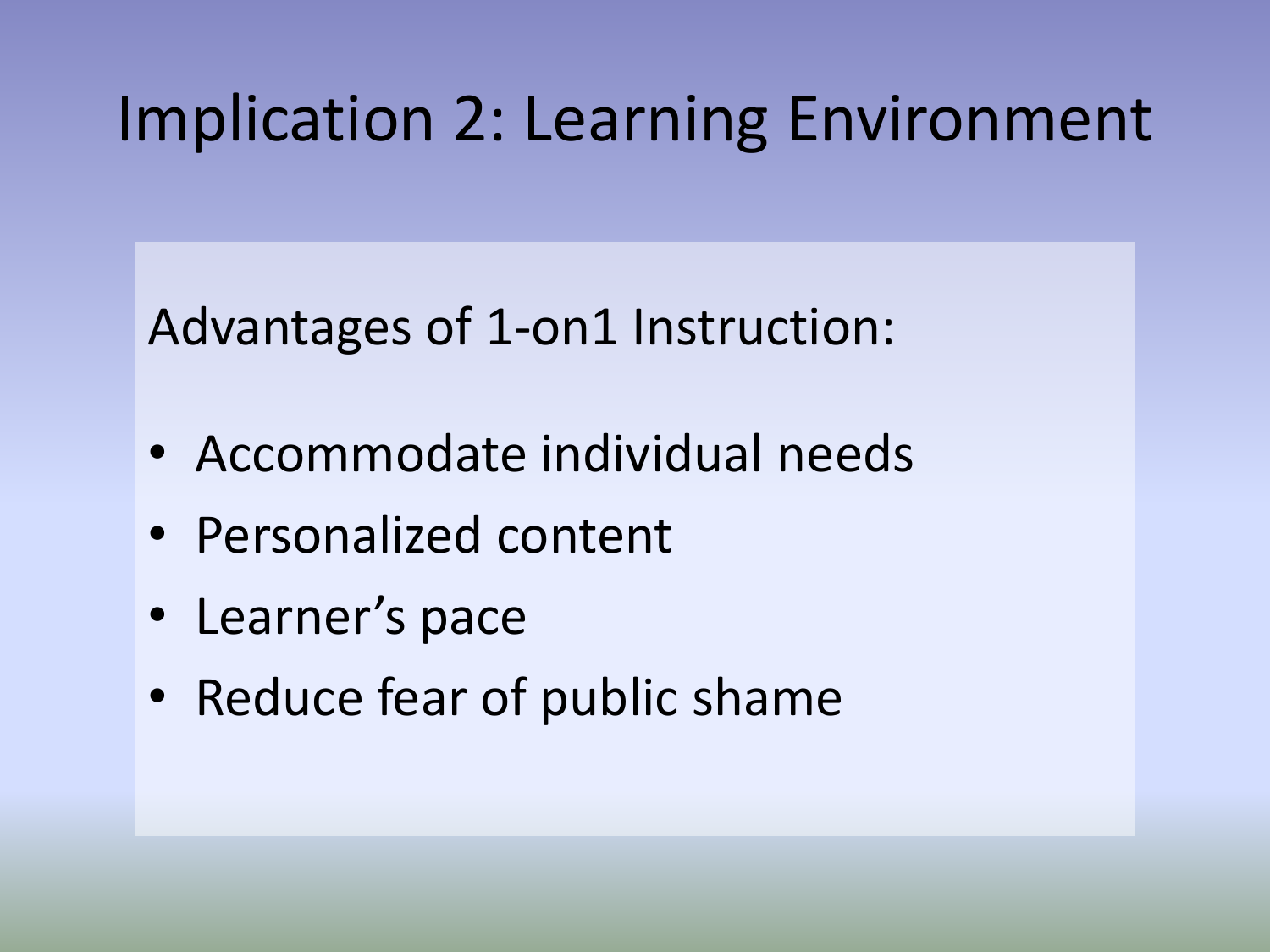### Implication 3: Resources

| <b>Resource</b>                                                                                  | <b>Group Instruction</b>                                                                                 | 1-on-1 Instruction                        |
|--------------------------------------------------------------------------------------------------|----------------------------------------------------------------------------------------------------------|-------------------------------------------|
| <b>Instructor Time</b><br>Session length: 1.5 h<br>Preparation: 0.5 h<br>Equipment set-up: 0.5 h |                                                                                                          | Session length: 1 h                       |
|                                                                                                  | Time/Student < 1<br>for 3 or more students                                                               | Time/Student = 1                          |
| Venue                                                                                            | Need reservation $-$<br>constraints on class time                                                        | No reservation needed $-$<br>flexibility! |
| Administrative                                                                                   | Advanced planning,<br>marketing, instructor<br>scheduling, waiting list<br>management, reminder<br>calls | Instructor scheduling                     |

Service benefits of 1-on-1 instruction outweighed resource costs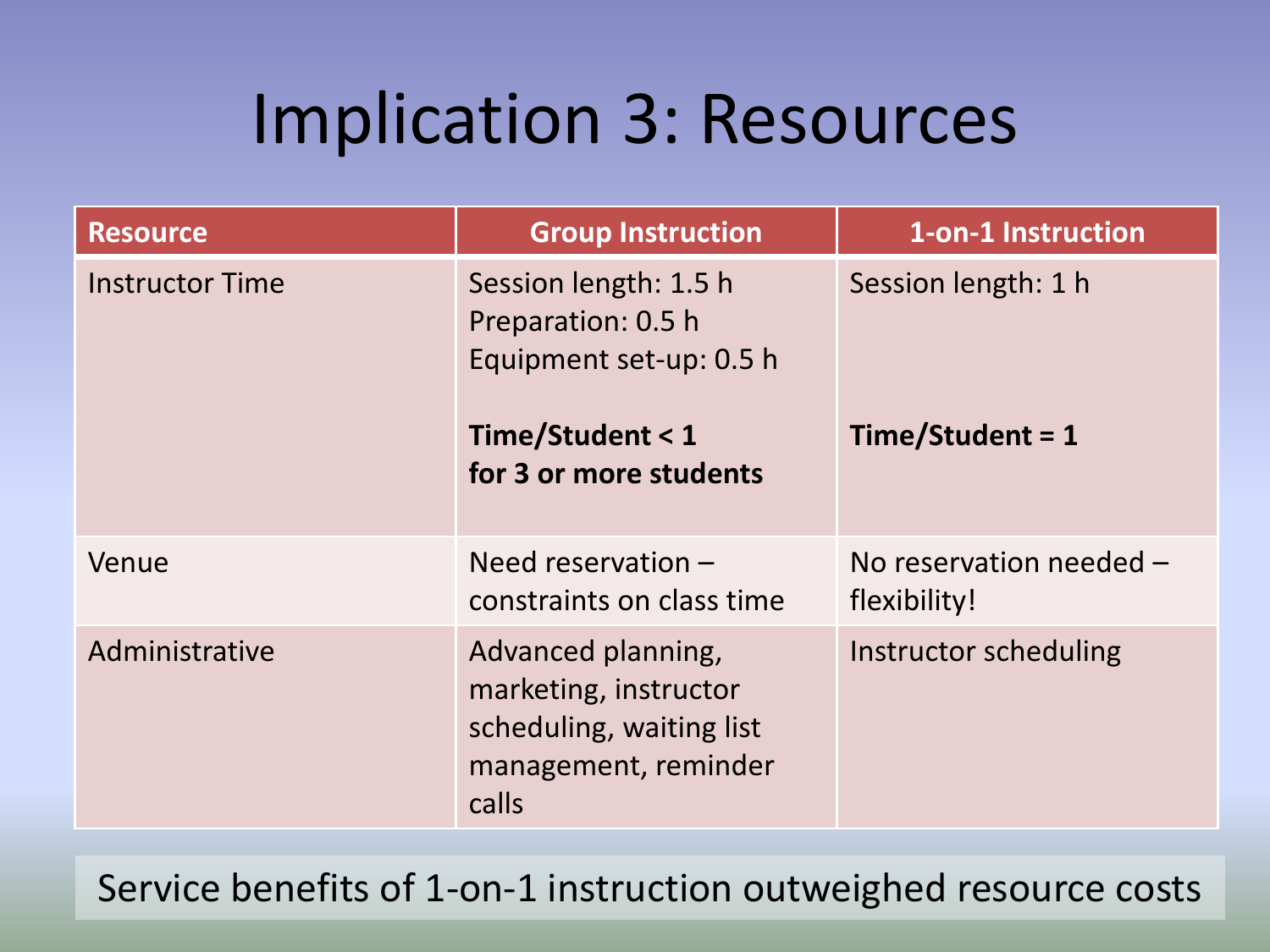#### Implication 4: Instructor Competencies

#### **New Challenges for Instructors:**

- Wider range of topics
- Limited preparation opportunity
- Unpredictability/loss of control
- Adjusting customer expectations
- Learning while teaching
- Troubleshooting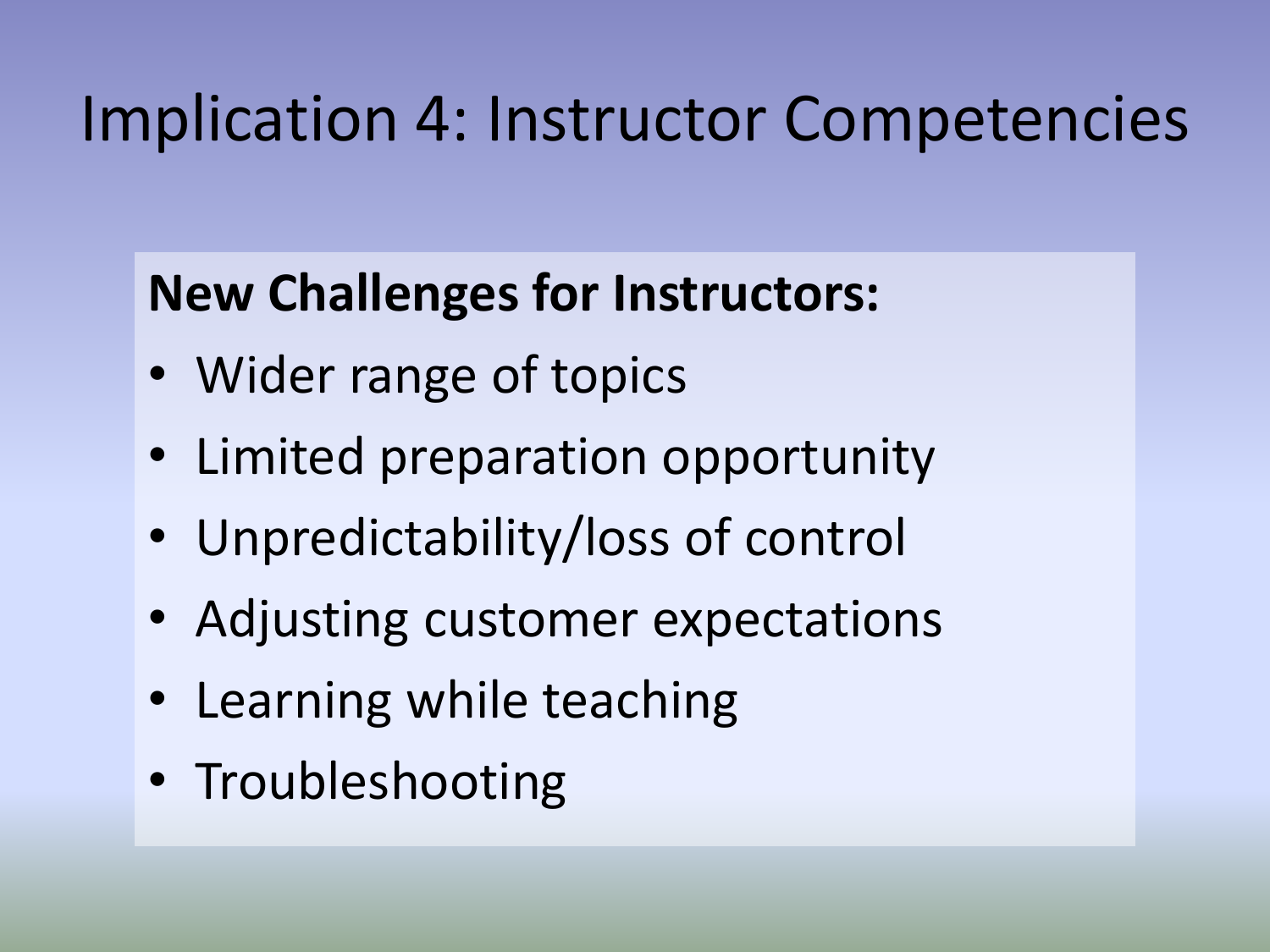#### Instructor Support Strategies

**Training** – Guided hands-on sessions with gadgets.

**Exposure** – Library purchased gadgets for staff to borrow, take home and play with.

**Community** – Instructors' mailing list to encourage peer support.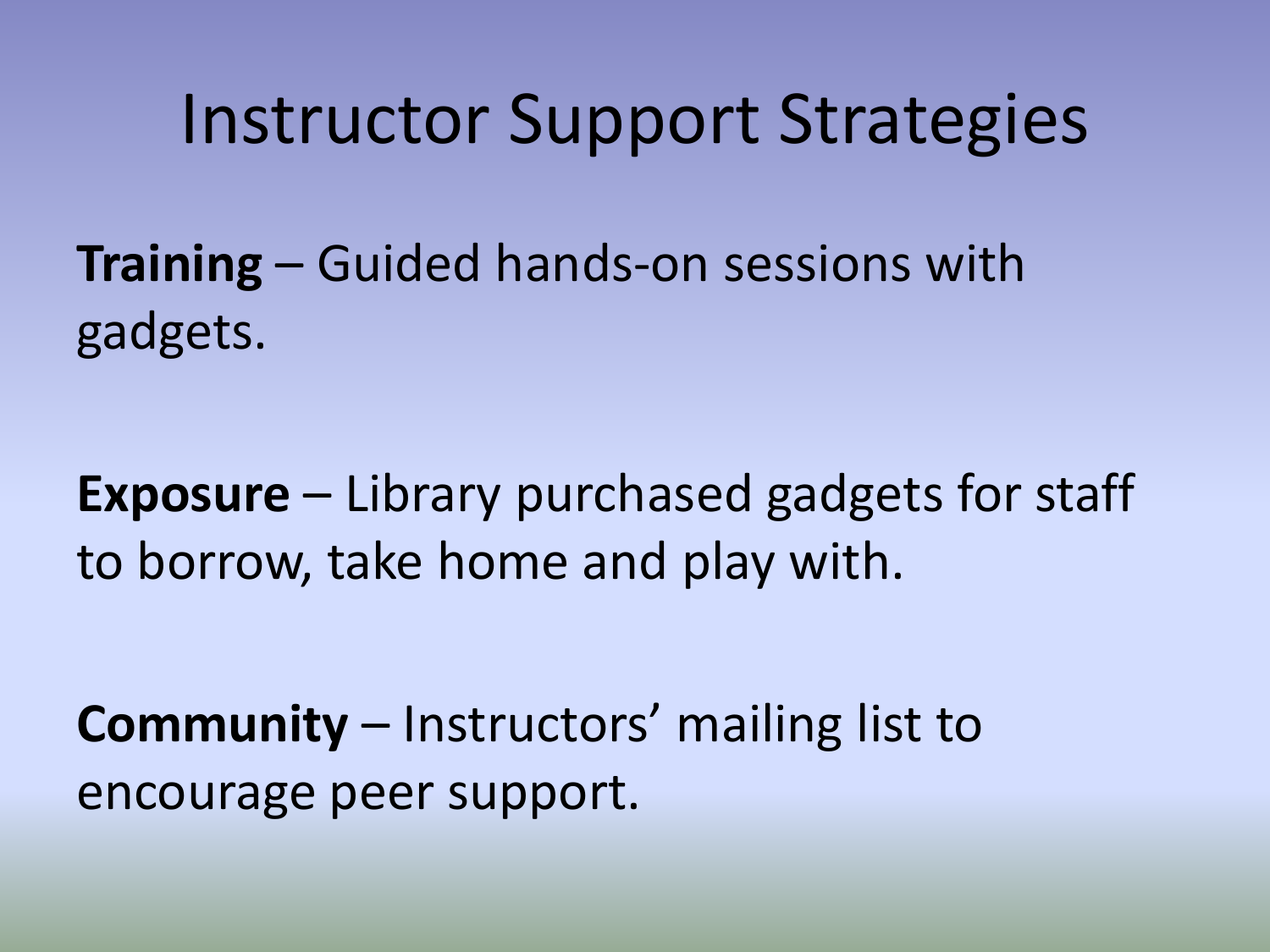### Variable Adjustment

Some instructors adjusted easily while others struggled more (not clearly age-correlated).

Some gained confidence while others' confidence was eroded through experience

Why?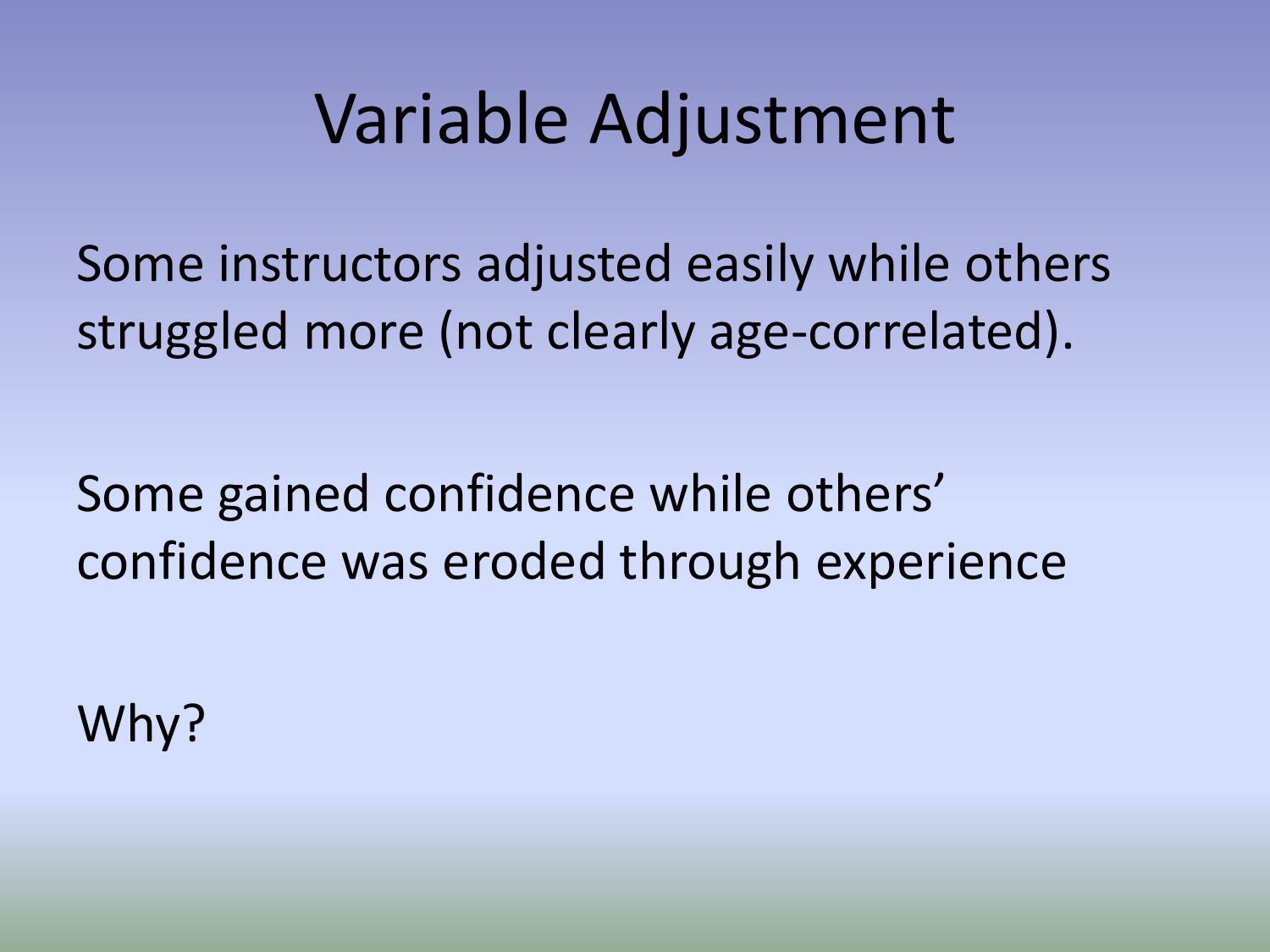# Could *more tech* training help?

Perhaps a little, but limitations:

- Can never be comprehensive. Too many gadgets/apps etc. to cover them all.
- Technology changing more rapidly than feasible training frequency.

Perplexing Anomaly - Skill variation in personal/work technology use not entirely predictive of instructor comfort level.

Why?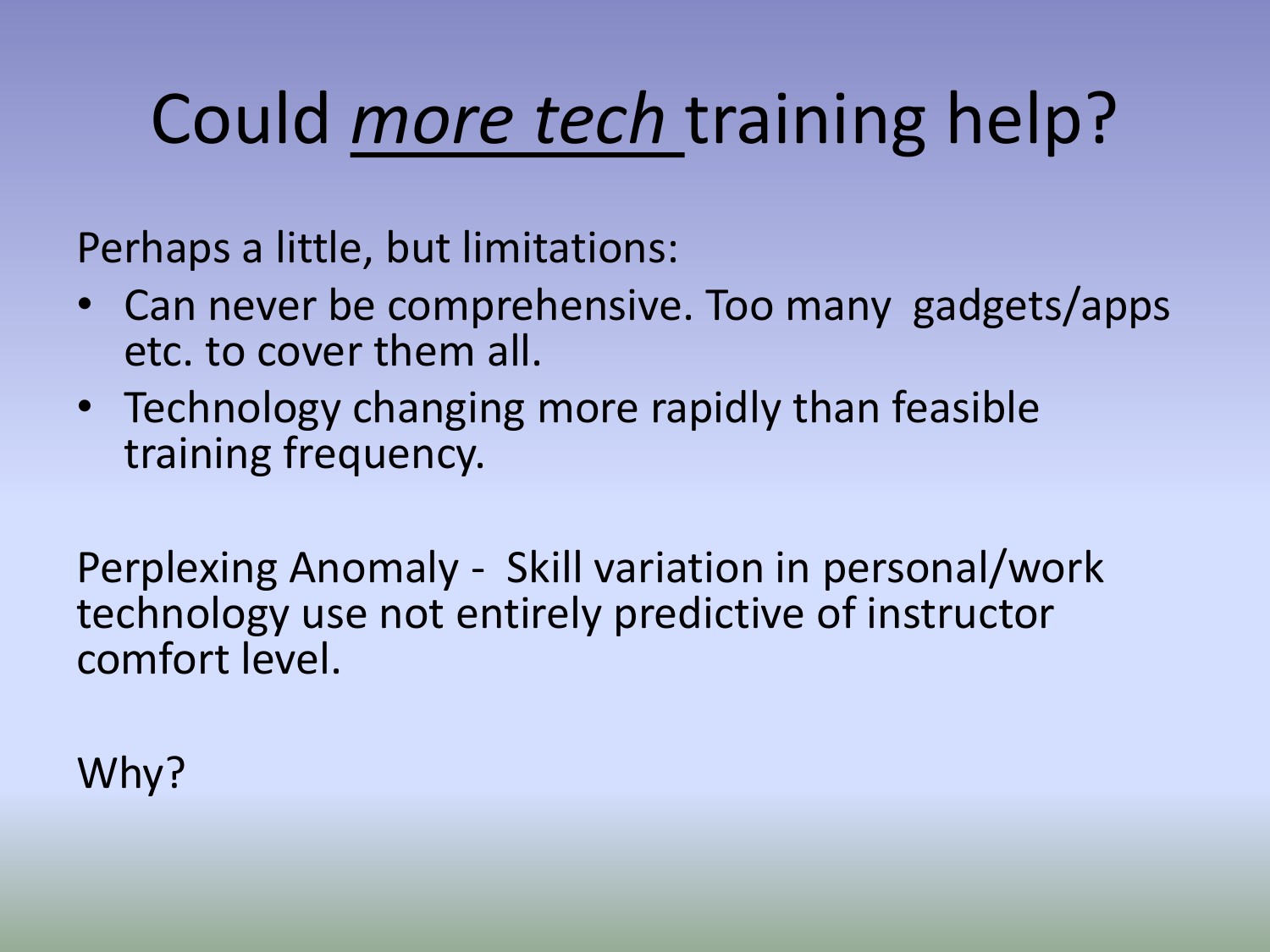# Could *different* training help?

#### **What other skills might be required?**

- Communicate to identify learner's needs
- Identify strategies likely to meet needs
- Unexpected outcome? Adjust strategies
- Guide learner through use of strategies
- Check if needs were met

Reference? Some superb reference sleuths were uncomfortable with 1-on-1 tech training. Why?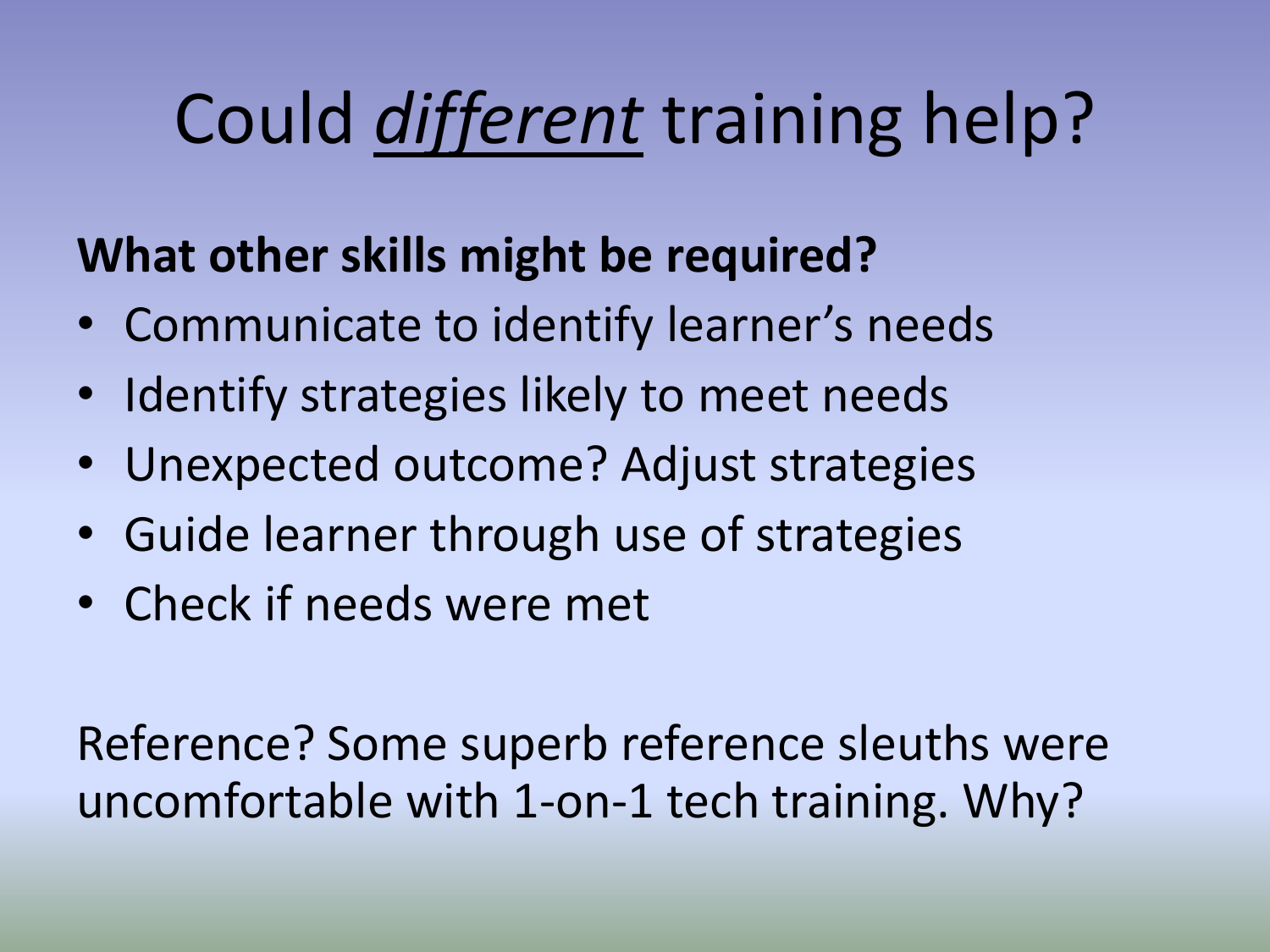### Library Research Literature



#### **CRYSTAL SCHIMPF**

Home



#### Competencies for Technology Trainers: Developing New Skills for **Staff in Public Libraries**

#### Crystal Schimpf Librarians and Paralibrarians as Technology Trainers

One of the principles of public librarianship is providing free and equal access to information. A literate, informed, and engaged public is an essential part of a democratic society. Yet, as information becomes increasingly digital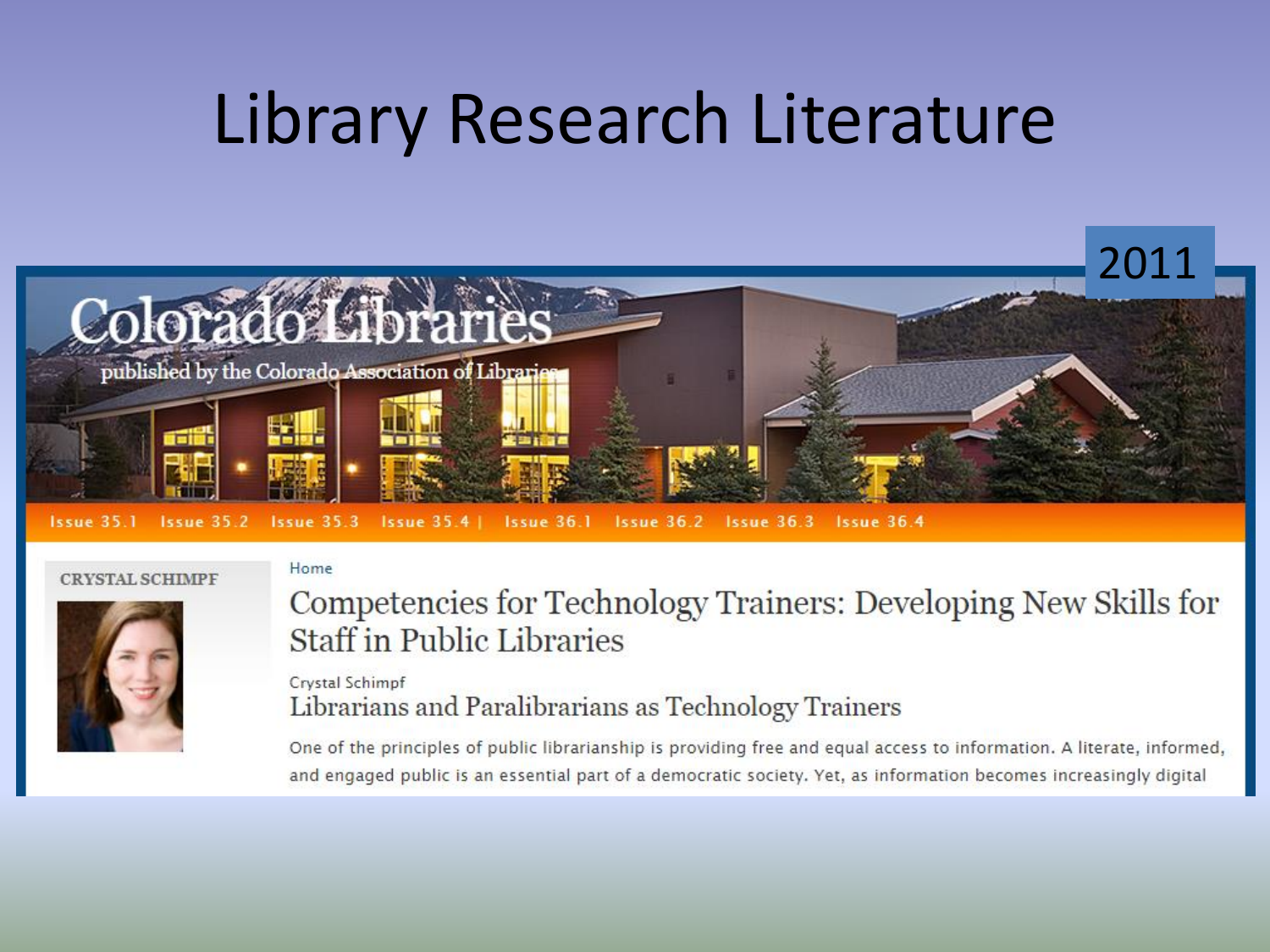Still assuming the 2007 model group instruction with a set curriculum.

#### **Category**

**Technology skills** 

Adult learning environment

Communication skills

Individual instructional skills

Class preparation skills

Classroom instructional delivery skills

Instructional design skills

Planning and coordinating skills

Professional development skills

#### **Competencies**

Understand and apply basic instructional design principles to develop training materials.

Define desired goals for patron training programs and build a curriculum to meet those goals.

Demonstrate the ability to select and evaluate instructional software, websites and training resources.

Adapt to changes in technology and incorporate those changes into the curriculum.

Understand and utilize best practices in developing online trainings.

In the future, library technology trainers may work less with computers because of increased demand for mobile devices or 3D printers. As the needs of library users change, library technology trainers may give less face-toface training and may offer more online and virtual training. As researchers continue to study learning theory, new theories may present improved methods for instruction. Perhaps in the future, the digital divide will cease to exist and libraries will find even more new and innovative ways to serve the public.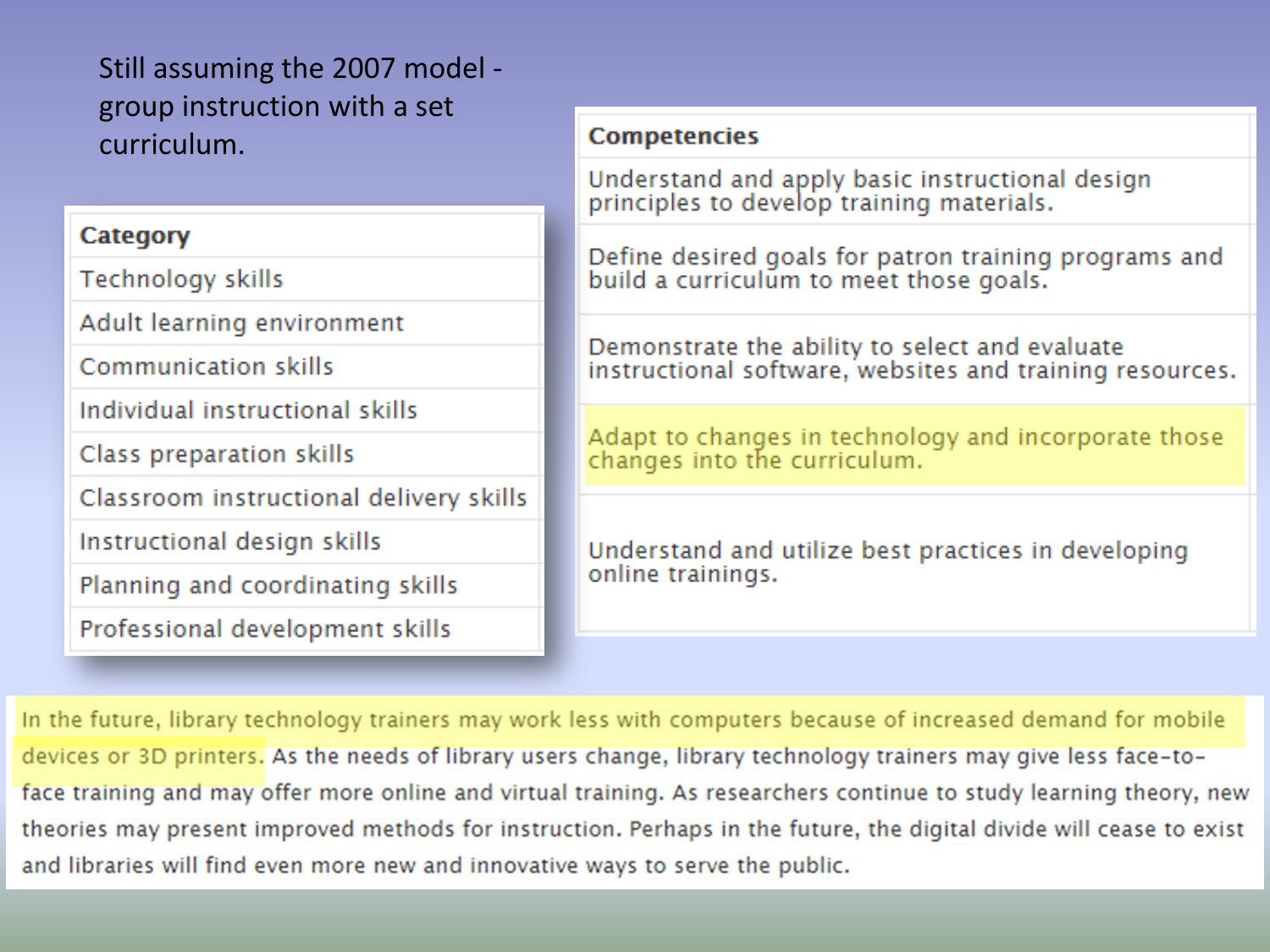## Skillset or Mindset?

Those who adjusted well were:

- inclined to experiment/explore
- comfortable with making mistakes

Innate personality traits? Can training help?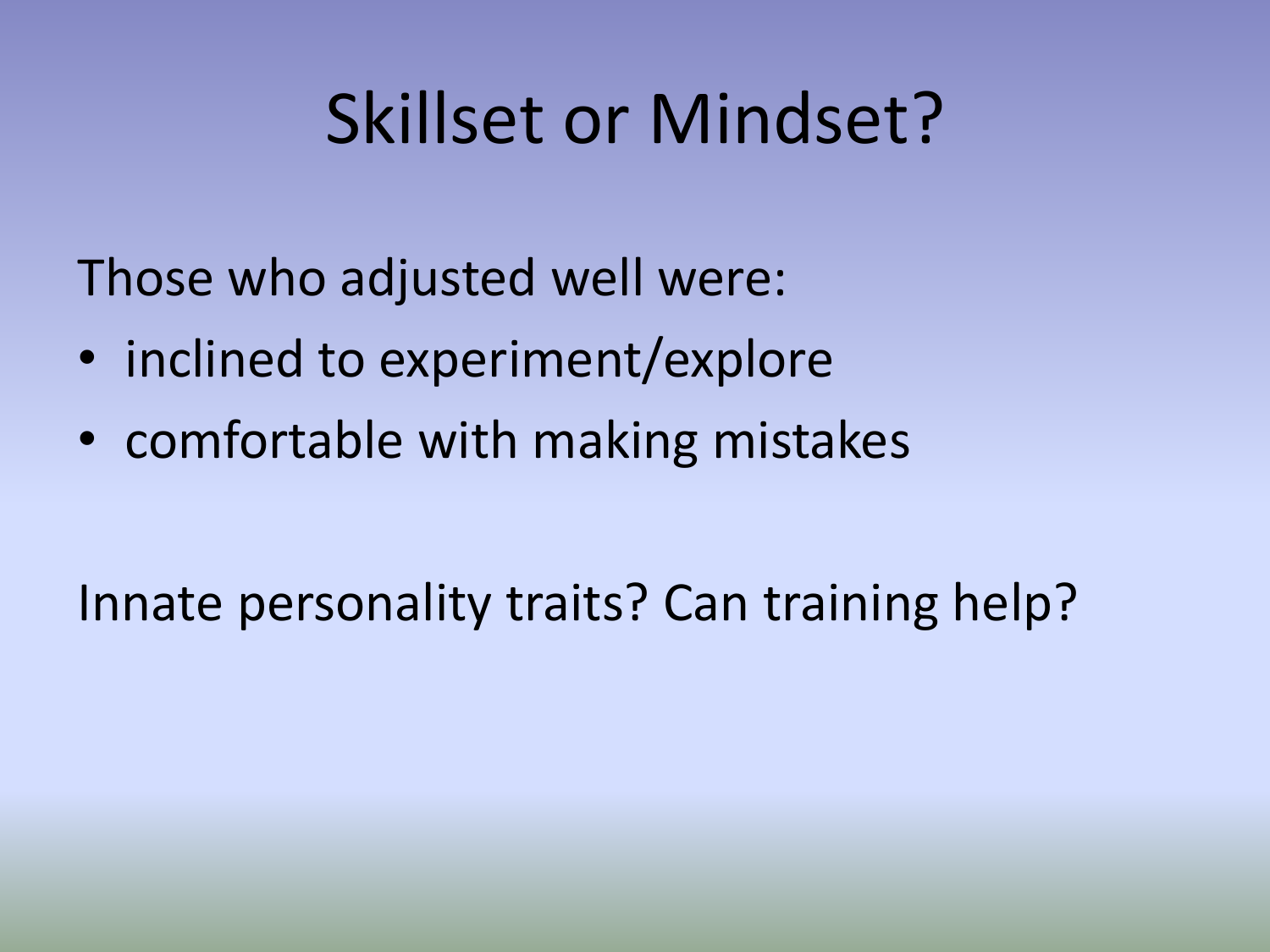## Attribution Theories of Social Psychology

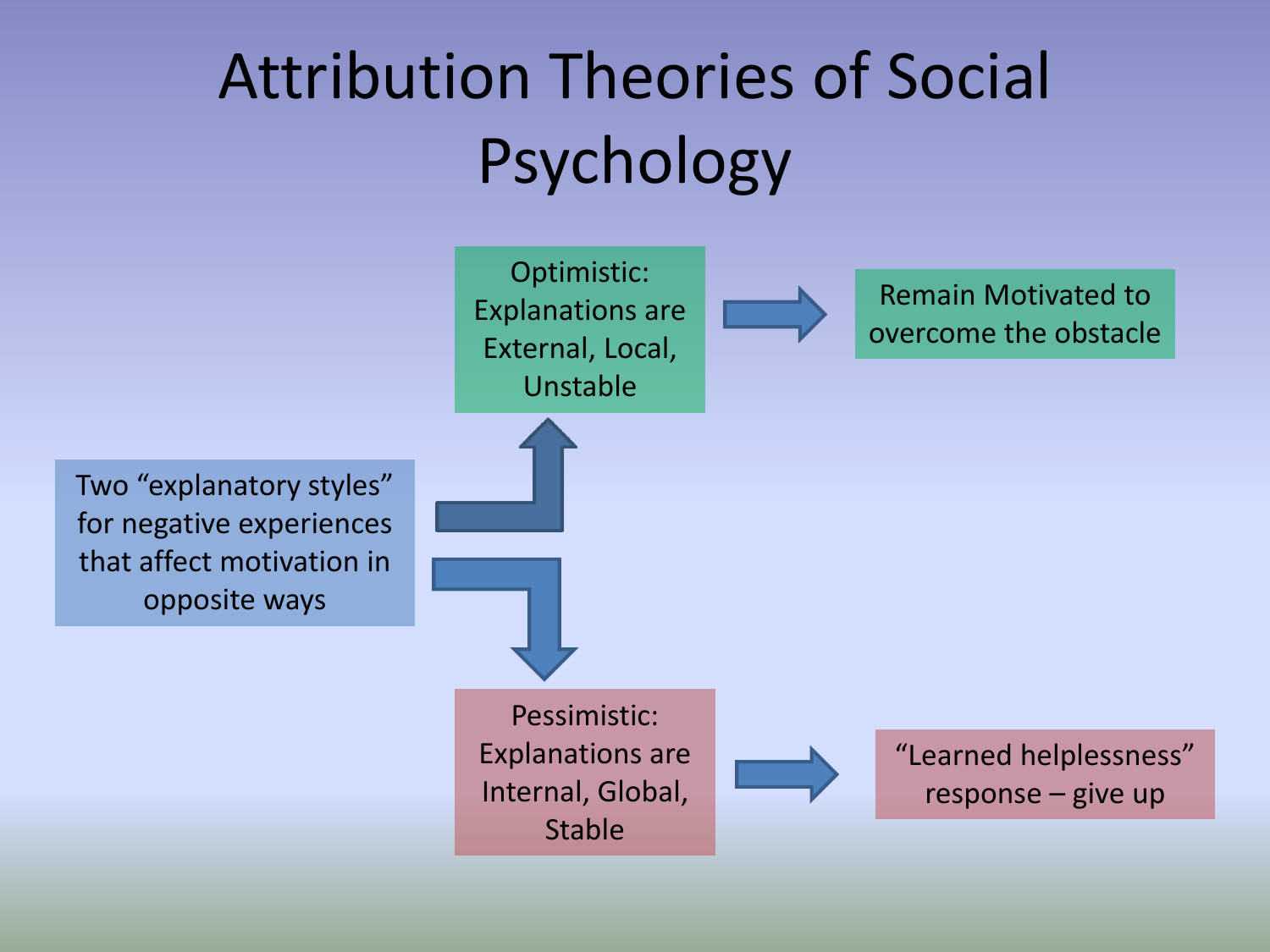## Self Theories

| <b>Theory of</b><br><b>Aptitude</b> | Mindset      | Goal/<br>Motivation  | <b>Response to</b><br><b>Setbacks</b> |
|-------------------------------------|--------------|----------------------|---------------------------------------|
| Incremental                         | Growth       | Learning             | <b>Mastery</b>                        |
| Entity                              | <b>Fixed</b> | Achievement Helpless |                                       |

Primary author: Carol Dweck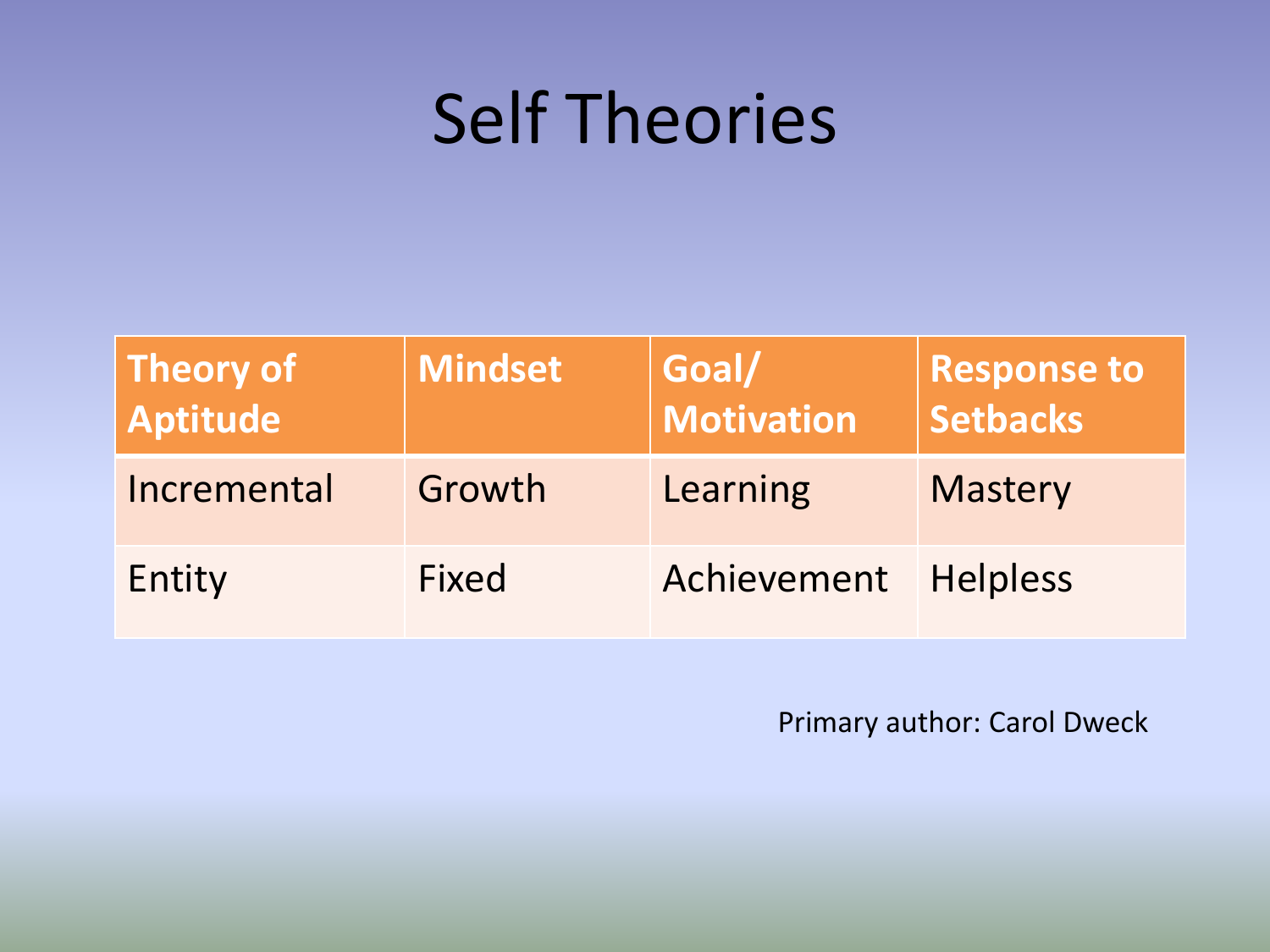#### Research Question 1

Can retraining of attributions or self-theories enable someone to change their responses to setbacks?

- Attribution retraining experiments
- Assumption of Cognitive Behavioural Therapy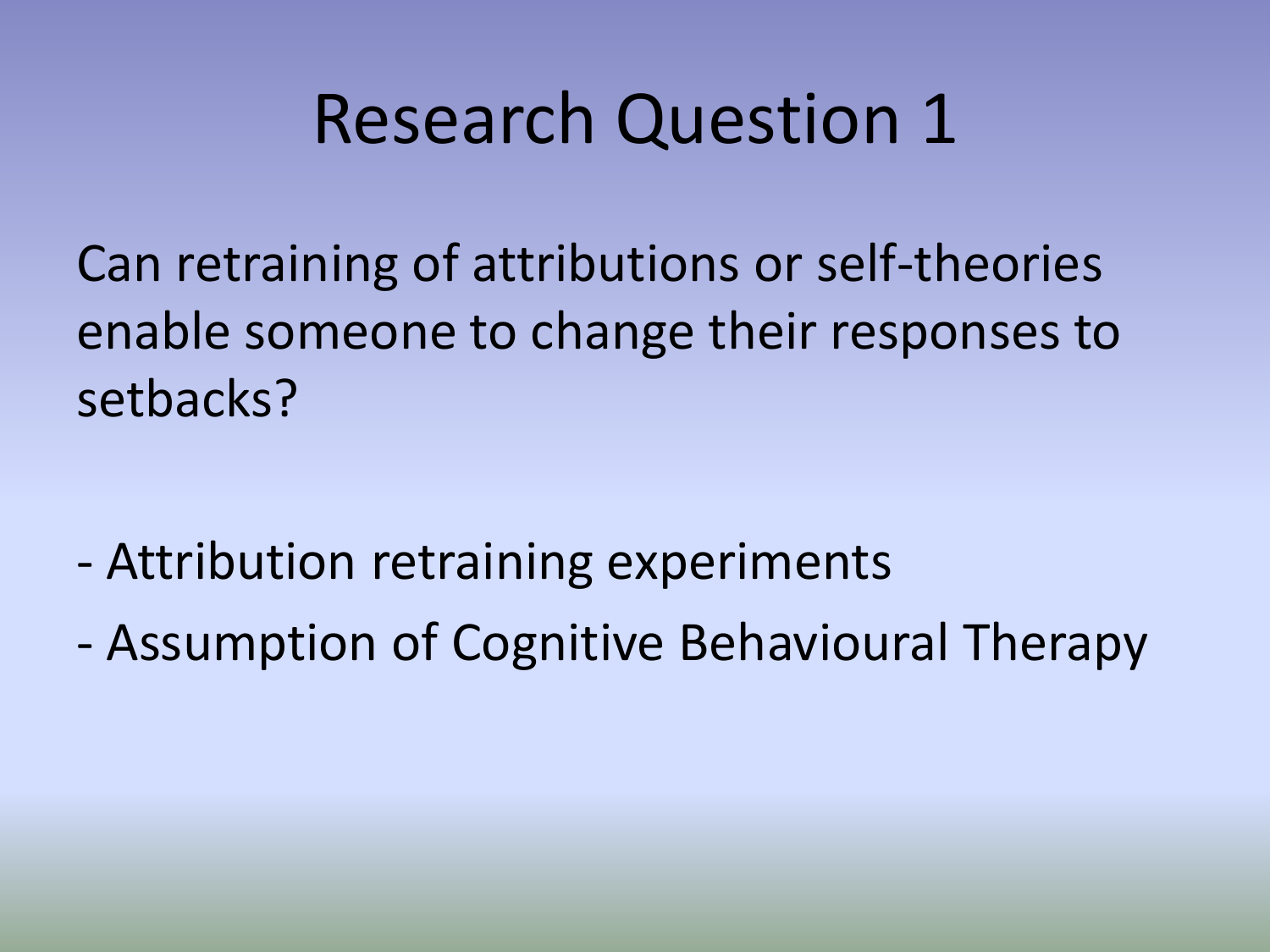### Research Question 2

Can training be framed in ways that encourage a growth mindset and reduce the likelihood of a helpless response?

- Promising effects observed in controlled experimental settings.
- Longevity and generalizability not clear.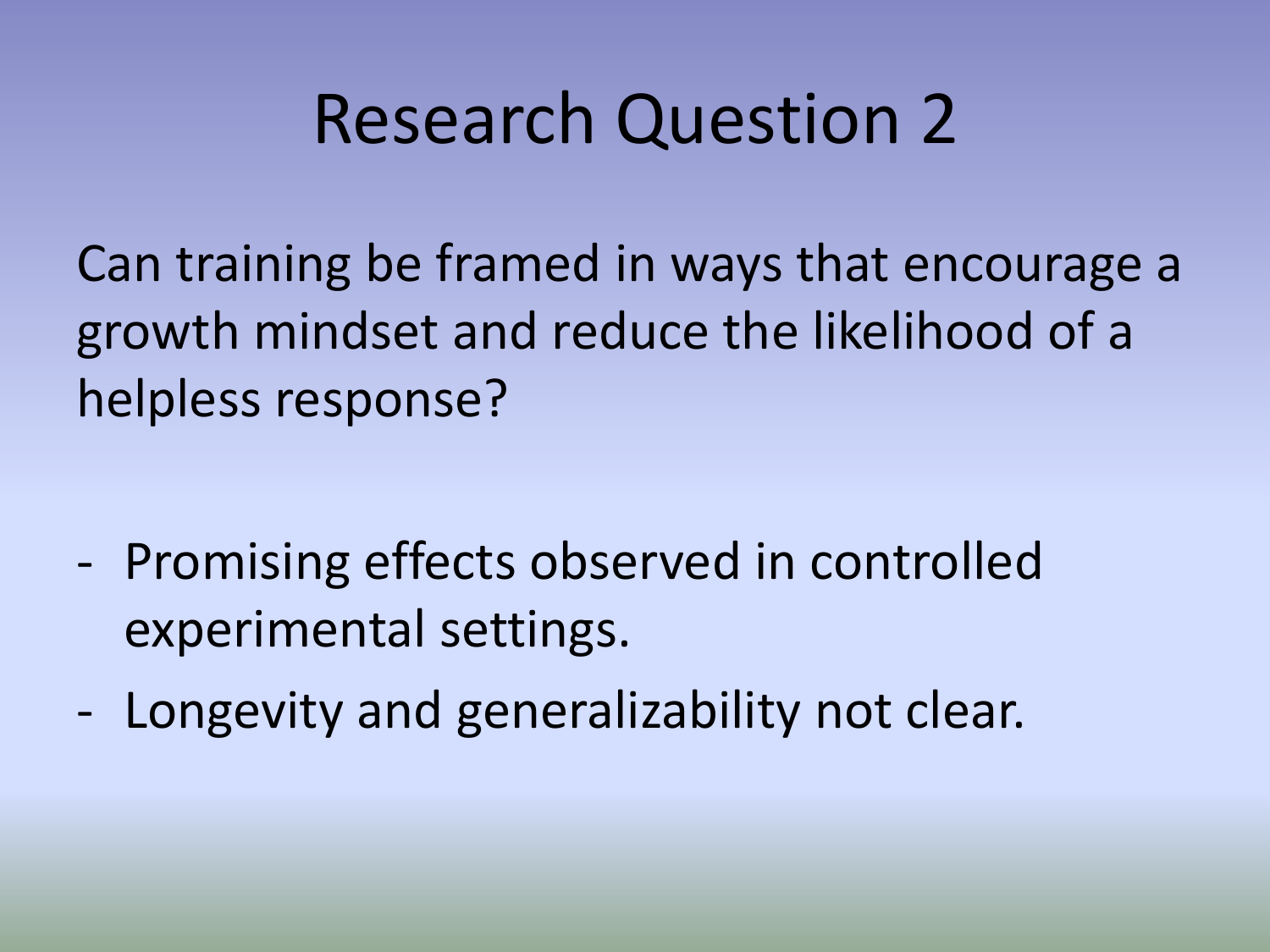### Research Question 3

Do other factors (social expectations, stereotypes) predispose people to favour a particular mindset in certain circumstances?

- Very likely.
	- Gender differences in STEM education
	- Age-related technology fears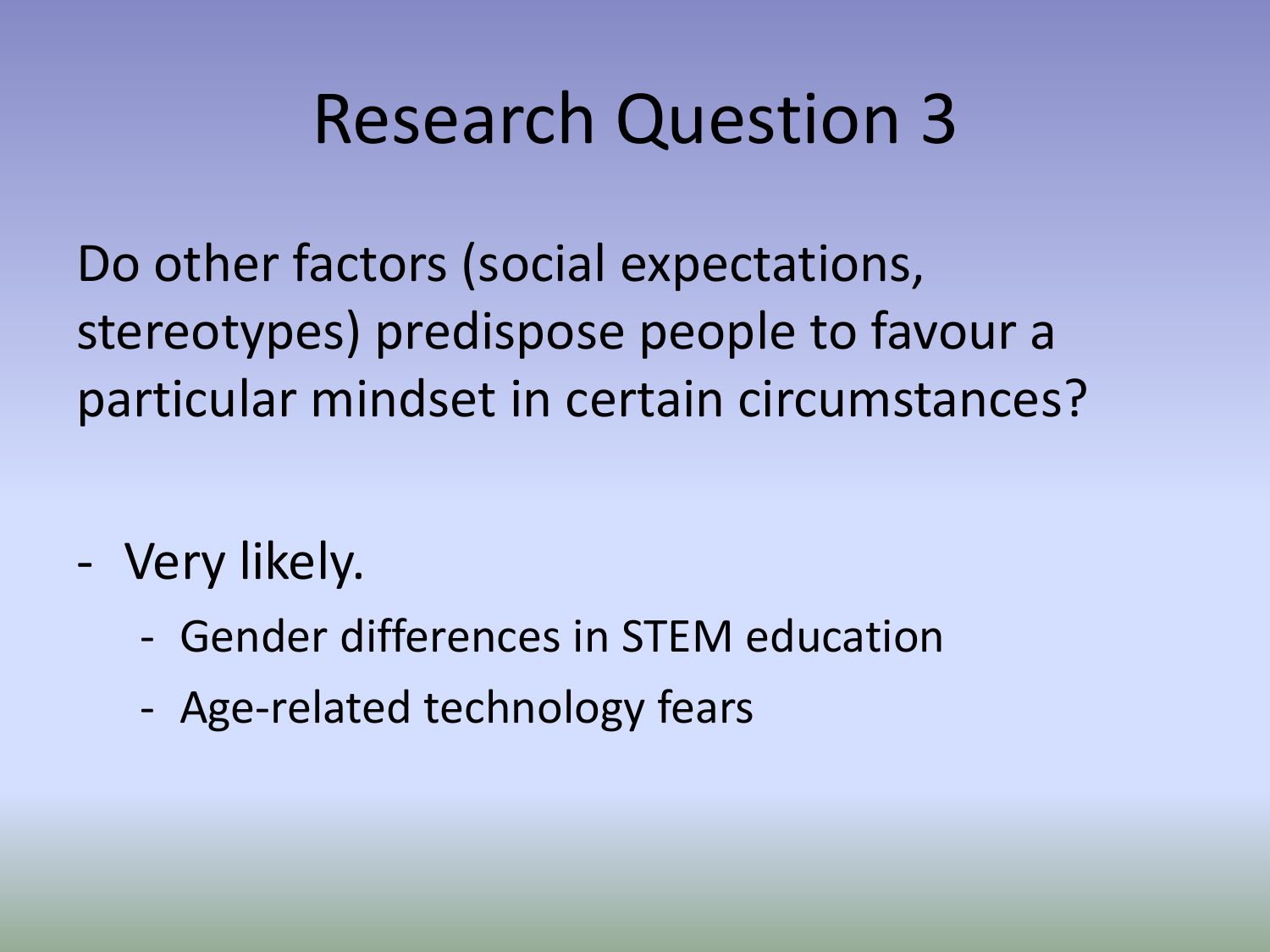### Research is Ongoing

Behaviour & Information Technology, Vol. 26, No. 4, July-August 2007, 287-296

#### How older people account for their experiences with interactive technology

P. TURNER\*, S. TURNER and G. VAN DE WALLE

School of Computing, Napier University, Edinburgh, UK

#### Dangers of a Fixed Mindset: Implications of **Self-theories Research for Computer Science Education**

Laurie Murphy Dept. of Computer Science & Computer Eng. **Pacific Lutheran University** Tacoma, WA, USA Imurphy@plu.edu

Lynda Thomas Department of Computer Science **Aberystwyth University** Aberystwyth, Wales, UK  $Itt@aber.ac.uk$ 

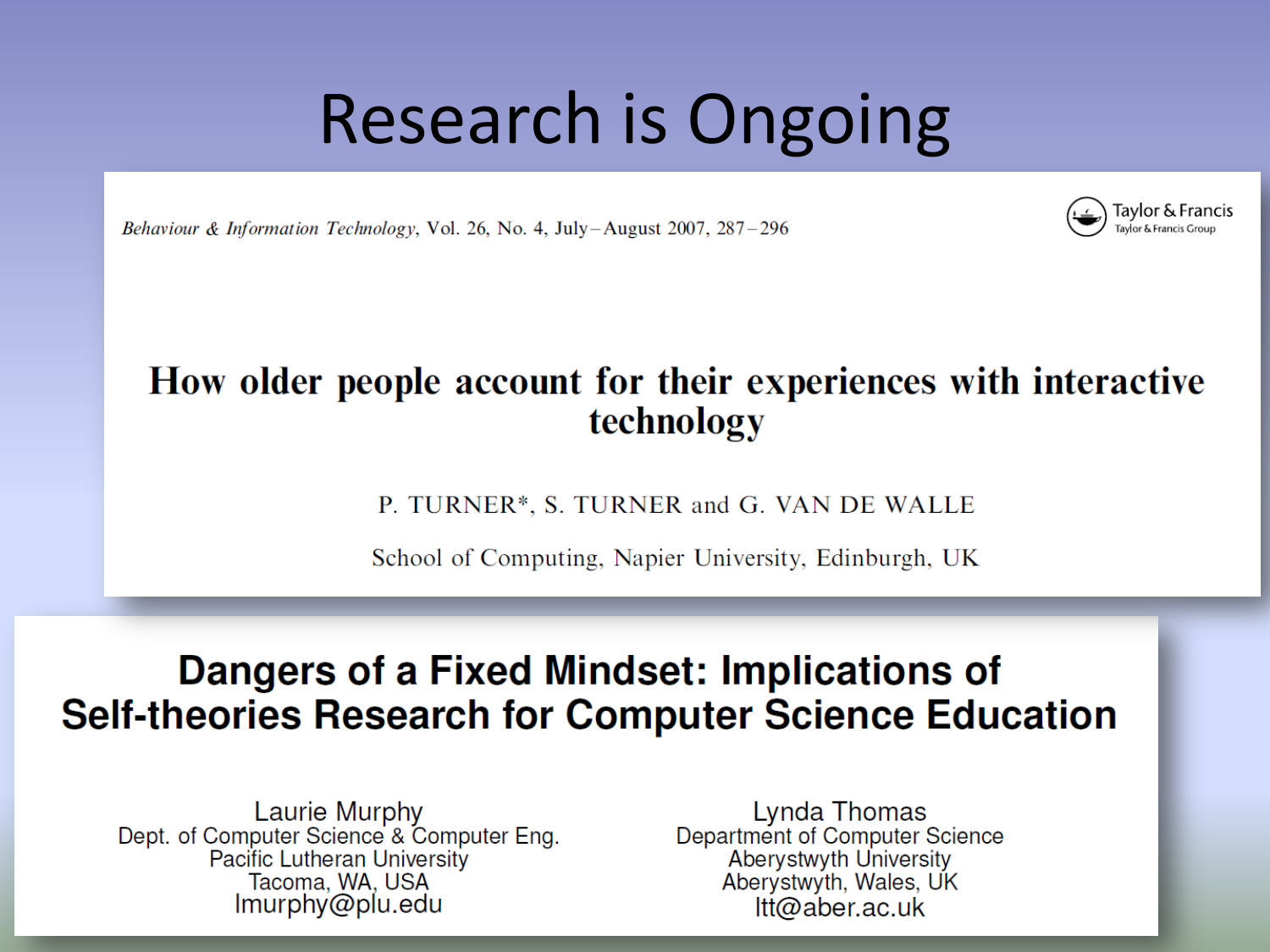## Suggestions for Libraries

#### **Hiring for Technology Training Roles:**

Find ways to explore candidates' default mindsets and attributions with respect to learning new technology.

#### **Employee Training/Organizational Culture:**

Frame employee evaluation and training in ways that encourage a growth mindset. Embrace "mistakes" as valuable experiences en route to knowledge.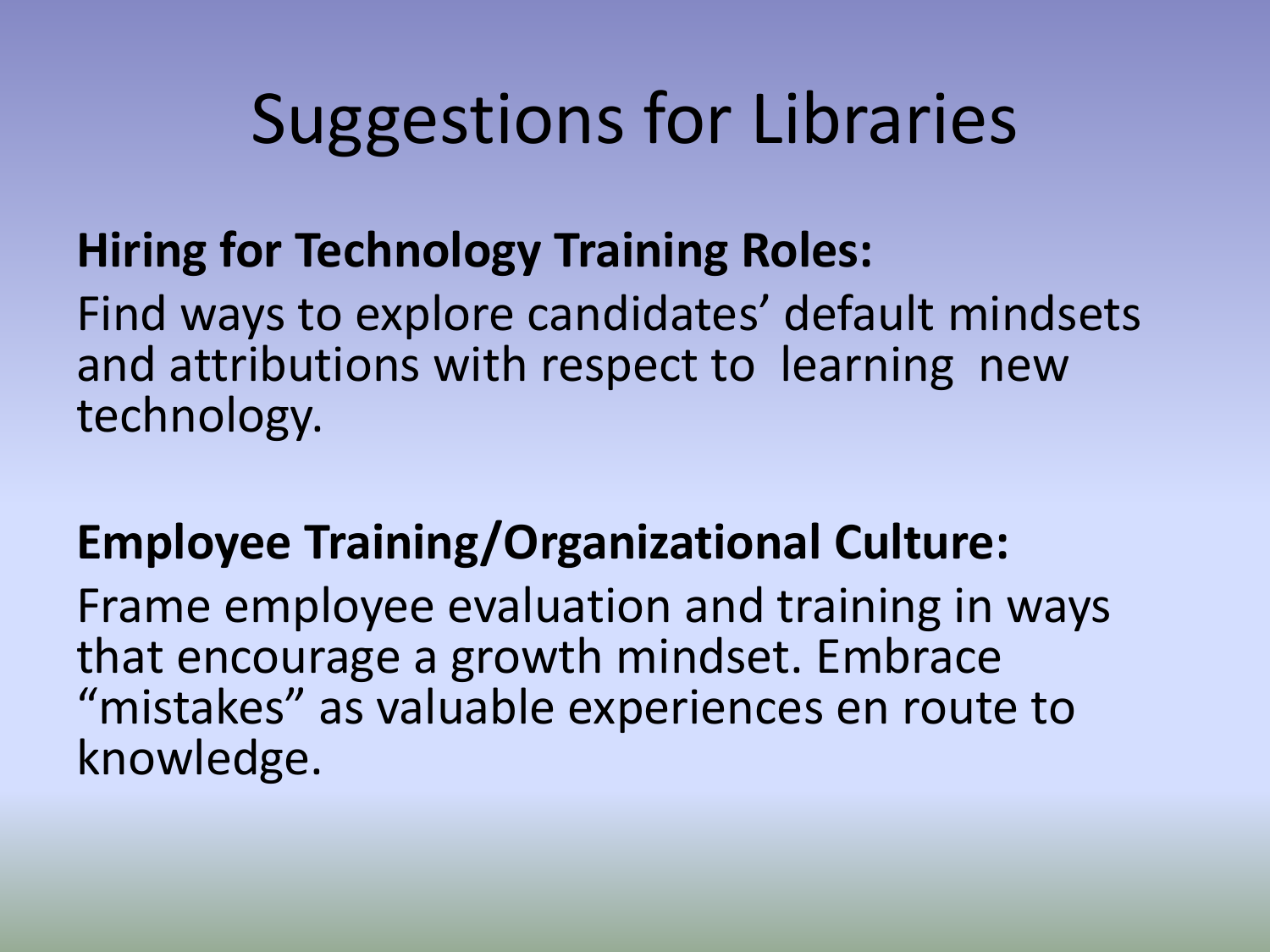## Implication 5: Evaluation

How do we measure the success of technology instruction programs in public libraries?

- Participation numbers?
- Customer satisfaction?
- Skill acquisition/Learning outcomes?

These traditional measures seem less useful than before.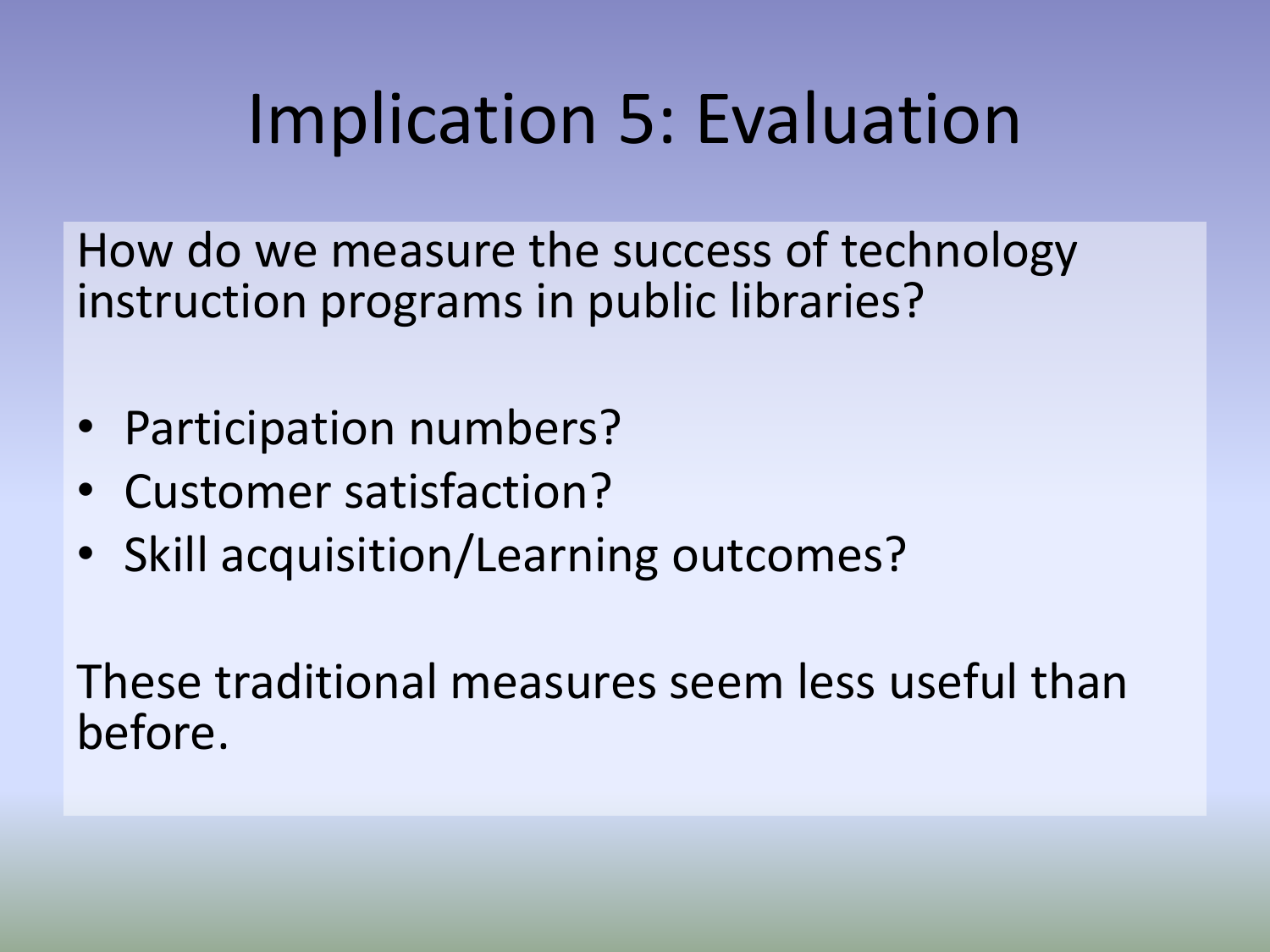# **Daisy**

- 86 years old, socially active (acquacize, book club, etc.)
- Zero computer/gadget experience
- Received "thing" for Christmas from daughter. Returned. Received smaller "thing" for birthday. Embarrassed to return. (Android tablet)
- **What we covered:** demonstrated range of capabilities based on personal interests, explained concept of internet, need to pay for wifi to use the "thing" at home

Acknowledged that the "thing" was impressive, but was perfectly content with her camera, her television and books made of paper.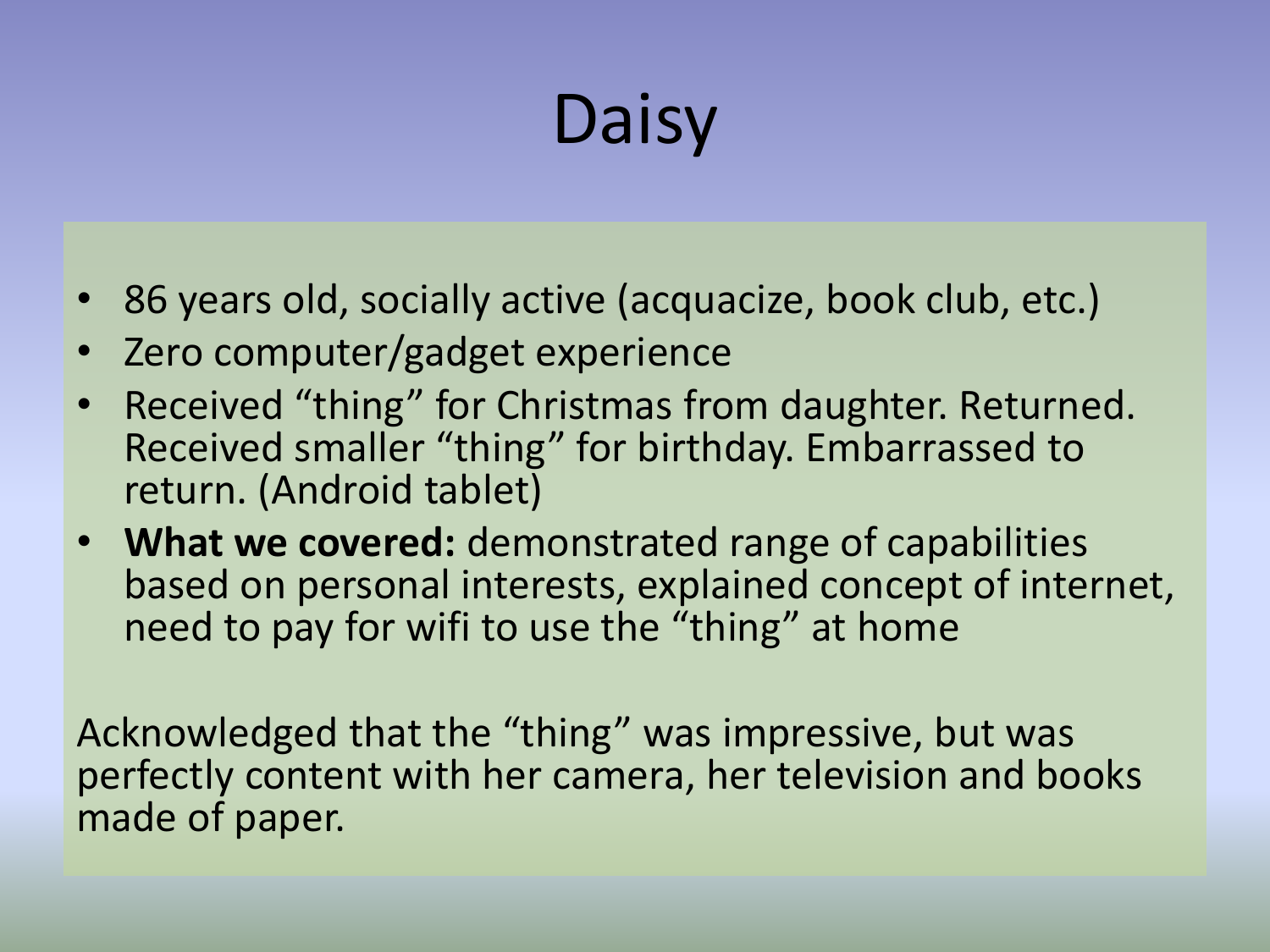## Word of Mouth

• Calls directly to my unpublished office line. All participants in a seniors' aquacize class. Daisy was spreading the word!  $\odot$ 

• Referrals from Rogers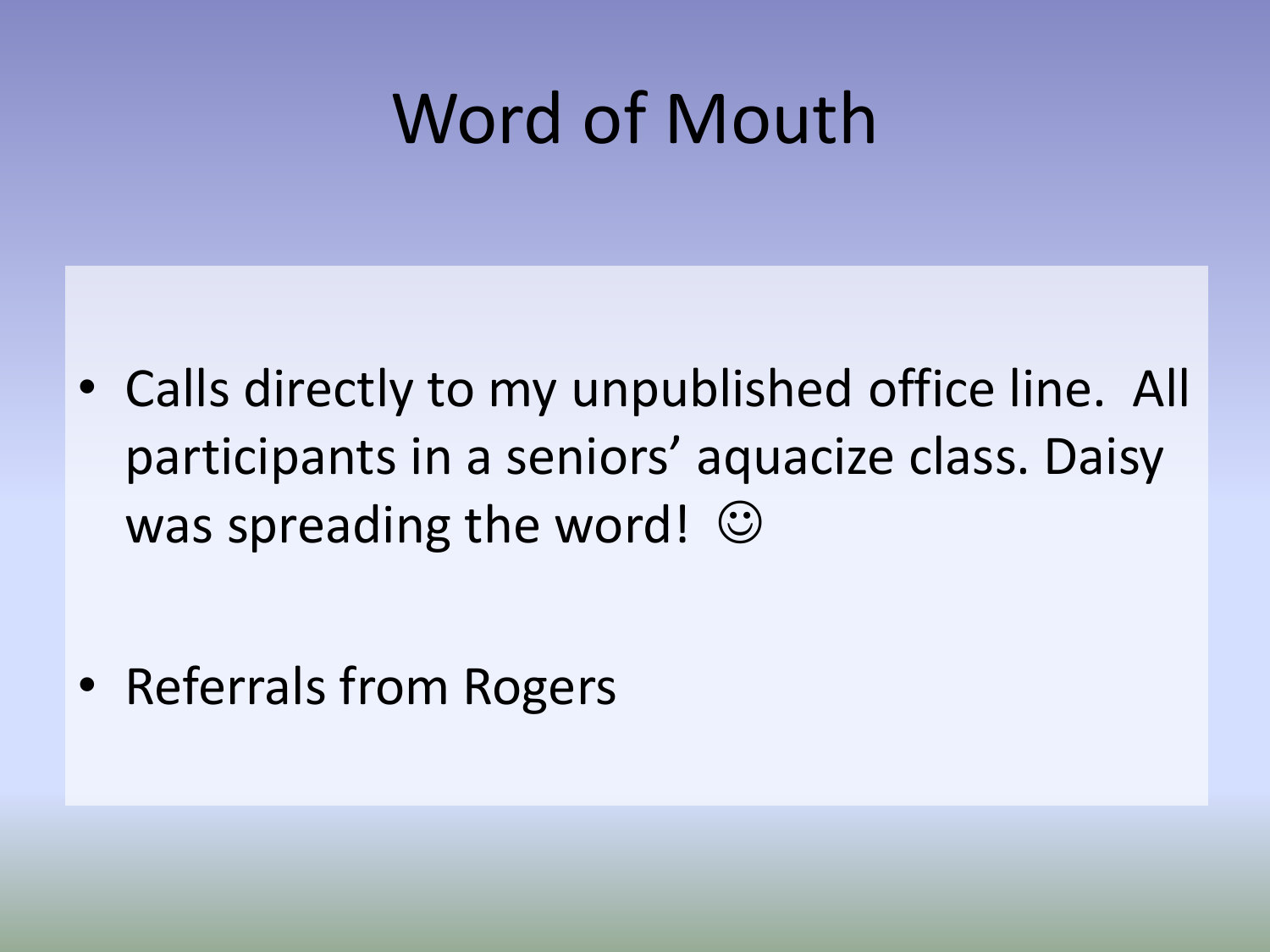## Further Reading

#### **Theoretical Overviews of Attribution Theories:**

- Dweck, C.S. (2000). *Self-Theories: Their role in motivation, personality, and development.* Philadephia: Psychology Press.
- Forsterling, F. (2001). *Attribution: An introduction to theories, research, and applications.* Philadelphia: Psychology Press.

#### **Promising Sources of Future Research:**

- Publications of the ACM (Association of Computing Machinery)
- Journal: *Behaviour & Information Technology*
- Gerontology research